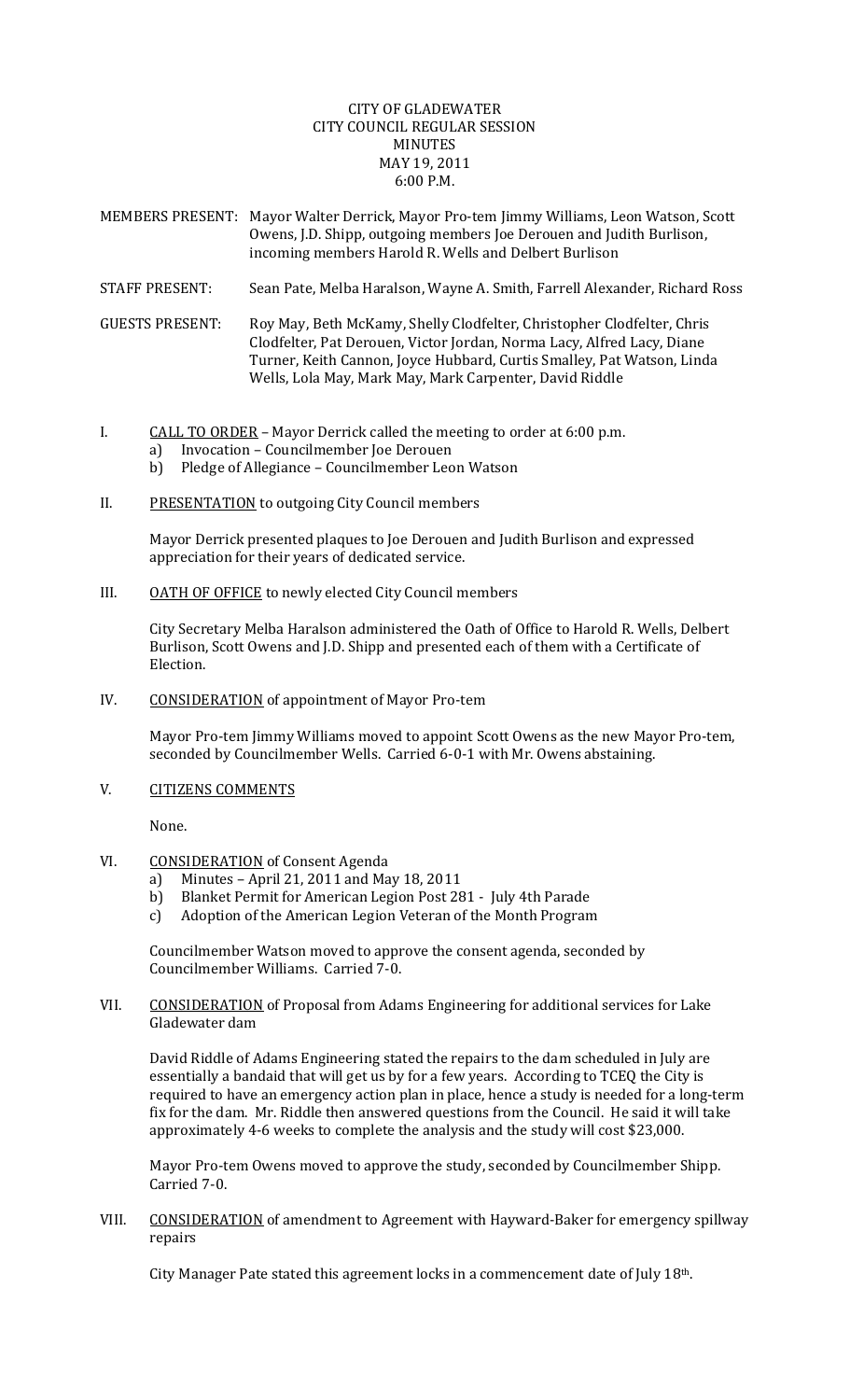CITY COUNCIL MEETING MINUTES May 19, 2011 Page 2

> After a brief discussion, Councilmember Shipp moved to approve, seconded by Councilmember Williams. Carried 7‐0.

IX. CONSIDERATION of Ordinance to provide for the assessment and collection of fees for services provided by the Gladewater Fire Department

City Manager Pate said this will allow us to recover costs for large scale incidents and is not intended for residential service. Fees will be established and the ordinance will be brought back to Council for approval at a later date. Fire Chief Wayne Smith cited some recent incidents requiring large scale use of City resources and overtime.

Councilmember Williams moved to approve contingent upon the fee schedule, seconded by Councilmember Watson. Carried 7‐0.

X. CONSIDERATION of Agreement with Revenue Rescue, Inc. for fire billing and related services

City Manager Pate recommended approval. Councilmember Watson so moved, seconded by Councilmember Wells. Carried 7‐0.

XI. CONSIDERATION of Agreement with United States Department of the Interior for the Texas Data Collection Program

City Manager Pate stated there are elevation gauges out by the dam that gives 15 minute interval readings on water level and results are accessed through the web. Funding has been cut for this service and if we want to continue it will cost \$6,995 per year. Chief Farrell Alexander said we need a way to accurately measure the lake level as required by the emergency action plan.

Mayor Pro‐tem Owens said we need more time to see if there is a less expensive way and moved to table for 1 month. Motion was seconded by Councilmember Burlison. Carried 6‐1 with Councilmember Williams opposed.

- XII. PUBLIC HEARING regarding demolition of structures located at;
	- a) Lot 8 Block 2 Norton & Olson Addition, more commonly known as 418 Godfrey Street
	- b) Lot 7 Block 3 Norton & Olson Addition, more commonly known as 414 Sunset Avenue

The public hearing was opened at 7:00 p.m. With no public comments, Mayor Derrick closed the public hearing.

- XIII. CONSIDERATION of demolition order for structures located at;
	- a) Lot 8 Block 2 Norton & Olson Addition, more commonly known as 418 Godfrey Street
	- b) Lot 7 Block 3 Norton & Olson Addition, more commonly known as 414 Sunset Avenue

Councilmember Williams moved to approve demolitions on both properties, seconded by Councilmember Watson. Carried 7‐0.

- XIV. CITY MANAGER REPORT
	- a) Grants
	- b) Special Projects
	- c) Announcements

City Manager Pate gave the following report;

- 1. TCEQ is doing a comprehensive evaluation of the water treatment plant and will present an action plan with recommendations.
- 2. The bridge on East Lake Drive is starting to fail. We have called Lloyd Crabtree, Upshur County Commissioner for assistance and also notified John Ringler of KSA Engineers.
- 3. The Retail Coach Town Hall meeting is scheduled for May  $31^{st}$  at 6 p.m. at the Gladewater Former Students Building.
- 4. Staff is working on goals for the fiscal year 2012 budget.